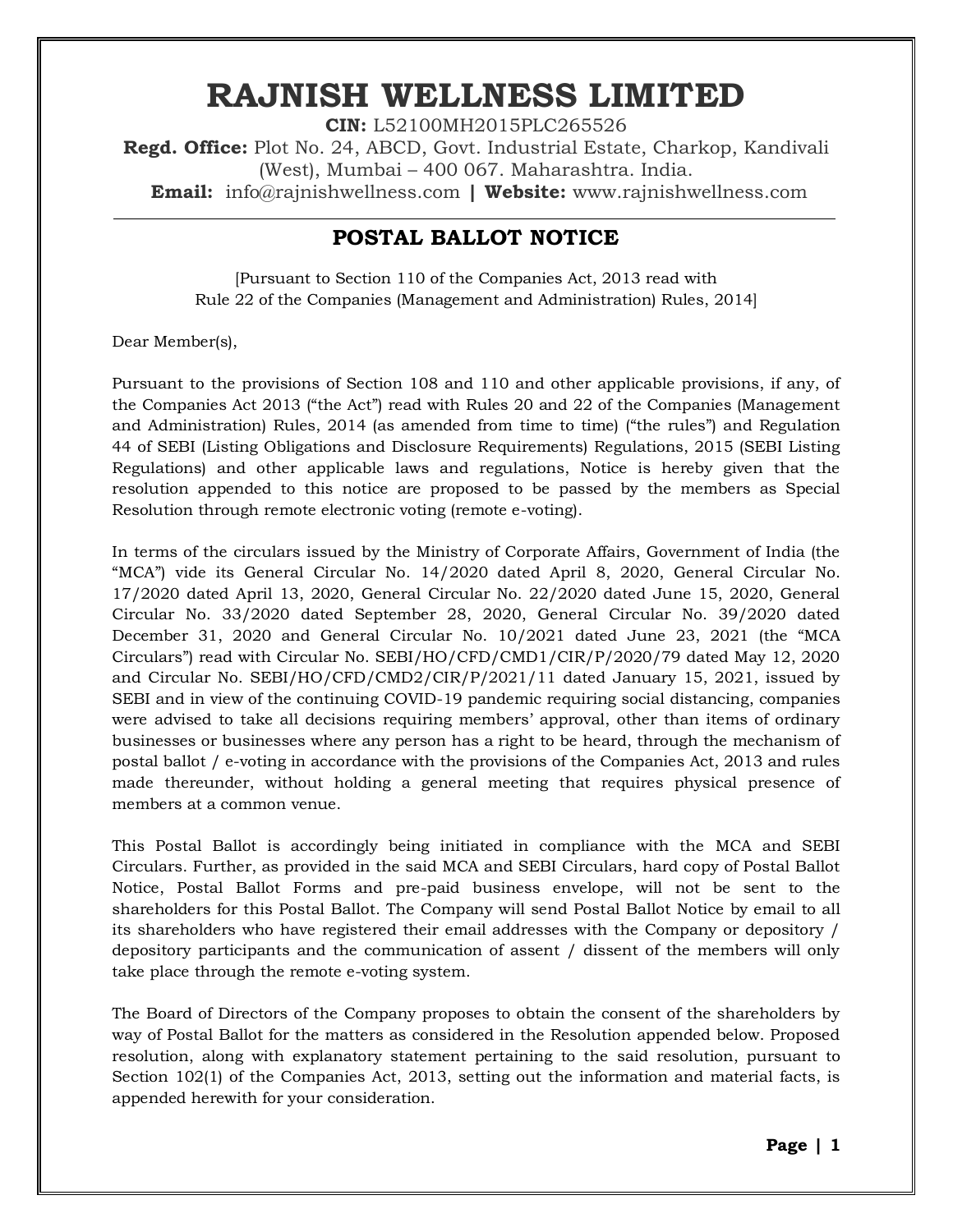Shareholders are requested to carefully read the instructions indicated in this Notice and communicate their assent (for) or dissent (against) through remote e-voting only. Shareholders are requested to follow the procedure as stated in the notes and instructions for casting of votes by remote E-voting.

The remote e-voting facility is available at the link: www.evoting.nsdl.com from Monday, January 17th, 2022 (09:00 A.M.) and will end on Tuesday, February 15th, 2022 (05:00 P.M.). Please refer to the instructions for casting votes by remote e-voting at the end of this Notice for the purpose and the manner in which e-voting has to be carried out. Only members entitled to vote (Refer to Point 8 of the Notes attached with this notice) are entitled to vote through the remote e-voting facility provided the Company through NSDL.

The board of directors of the company has appointed M/s. Jaymin Modi and Co. Company Secretaries as Scrutinizer for conducting the postal ballot and remote e-voting process in a fair and transparent manner.

The scrutinizer will submit the report to the Chairman after the completion of scrutiny of votes recorded through remote e voting. The results of voting by means of remote e-voting will be announced on or before Wednesday, February 16, 2022 at the Registered Office of the Company and also by placing the same on the company's website - [www.rajnishwellness.com](http://www.rajnishwellness.com/) and communicated on the same day to stock exchange, registrar and share transfer agent and e-voting agency.

**By order of the Board For Rajnish Wellness Limited**

**Sd/- Mr. Rajnishkumar Surendra Prasad Singh Chairman & Managing Director DIN - 07192704**

Date: 12th January, 2022 Place: Mumbai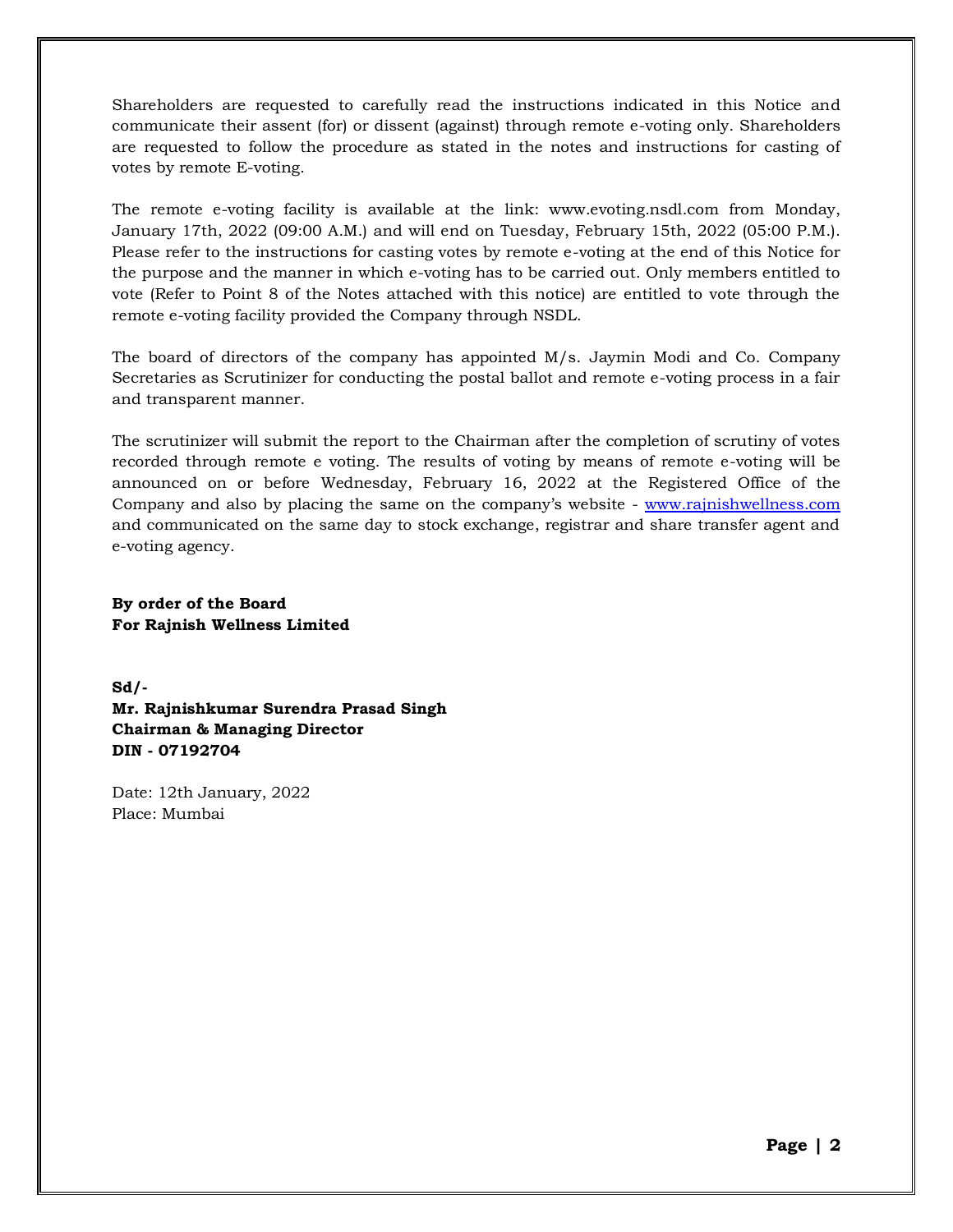## **SPECIAL BUSINESS**

Item No. 1:

Migration of Listing / Trading of Equity Shares of the Company from SME Platform of BSE Ltd (BSE - SME) to Main Board of BSE Ltd as well as on Main Board of National Stock Exchange of India Limited:

To consider and pass the following resolutions as Special Resolutions:

#### *Note: In accordance with Regulation 277 of the Securities and Exchange Board of India (Issue of Capital and Disclosure Requirements) Regulation, 2018, the below mentioned Resolutions shall be acted upon if and only if the votes cast by shareholders other than promoters in favour of the proposal amount to at least two times the number of votes cast by shareholders other than promoter shareholders against the proposal.*

"RESOLVED THAT pursuant to Regulation 277 and other relevant provisions laid down in Chapter IX of Securities and Exchange Board of India (Issue of Capital and Disclosure Requirements) Regulation, 2018 and other applicable provisions, if any, of the Companies Act 2013, Securities and Exchange Board of India (Issue of Capital and Disclosure Requirements) Regulations, 2018 and the rules framed there under, including any amendment, modification, variation or re-enactment thereof, and subject to the applicable Laws and by-laws and rules and regulations of National Stock Exchange of India Limited, BSE Limited and subject to the approval of other statutory authorities, if any, the consent of the members of the Company be and is hereby accorded for Migration of Listing / Trading of Equity Shares of the Company having a face value of Rupees 10.00 per Equity Share (which are currently listed on BSE SME Platform (BSE-SME) of BSE Limited to the Main Board of BSE Limited as well as on Main Board of National Stock Exchange of India Limited and upon Migration, the said Equity Shares be got listed and traded on the Capital Segment (Main Board) of BSE Ltd as well as on Main Board of National Stock Exchange of India Limited, from the date of Migration / getting listed and admitted to deal on Main Board of BSE Ltd as well as on Main Board of National Stock Exchange of India Limited.

**RESOLVED FURTHER THAT** the Board of Directors of the Company be and is hereby authorized to do all such acts, deeds, matters and things and to execute all such documents, instruments and writings as may be required and to file all such applications, papers, documents in relation to above and to fulfill all such legal formalities in the connection and to form any committee if it think and deem fit, delegate all or any of the power herein conferred to any of such Committee of the Directors or to any Director/ officer of the Company and to appoint any such attorney/ person to represent before the concerned authority and to delegate such power to such person/ representative, to give effect to this resolution."

**By order of the Board For Rajnish Wellness Limited Sd/- Mr. Rajnishkumar Surendra Prasad Singh Chairman & Managing Director DIN - 07192704** Date: 12th January, 2022 Place: Mumbai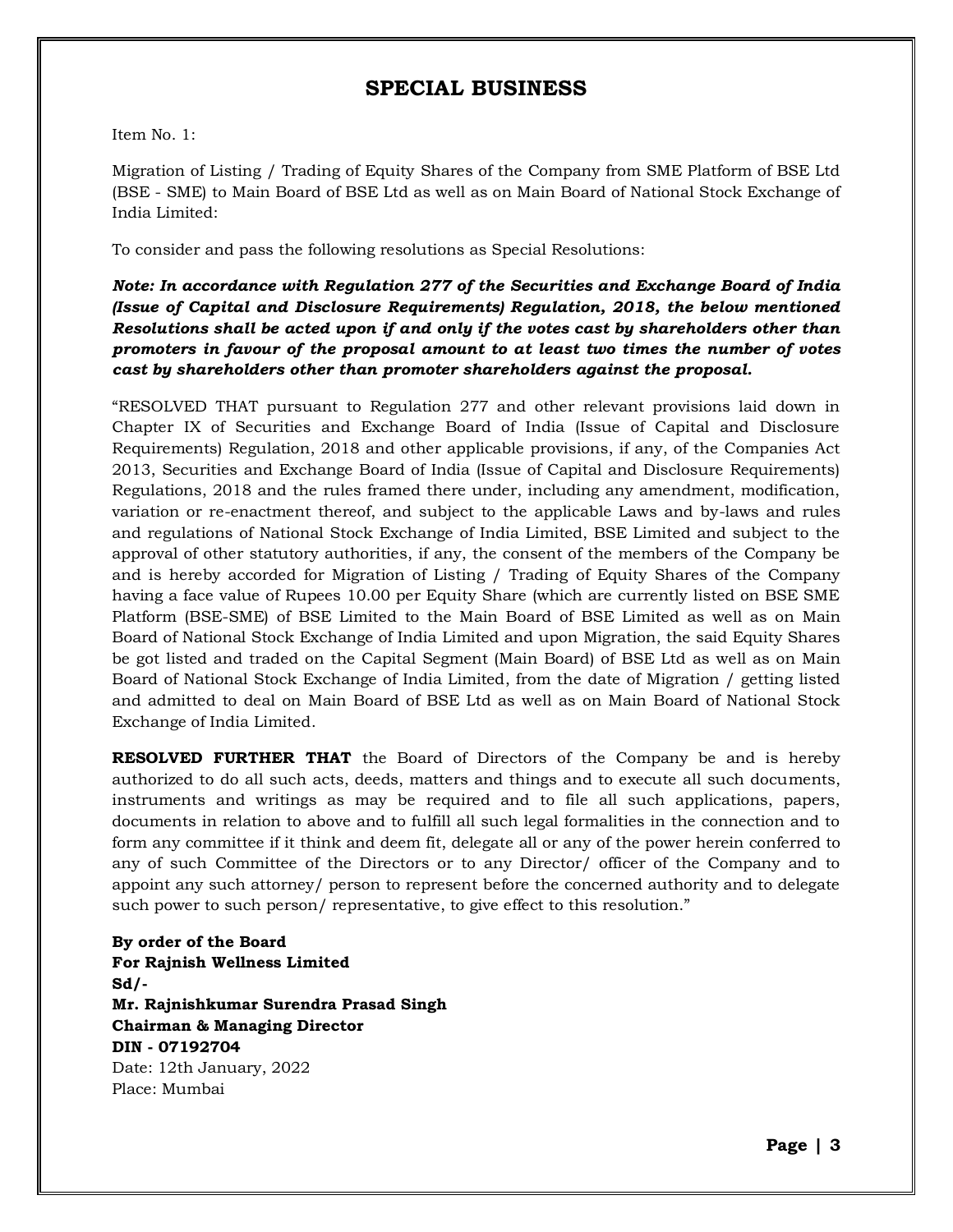#### **Notes:**

1. Pursuant to Section 102(1) of the Companies Act 2013 and Secretarial Standard II on General Meeting, an explanatory Statement setting out material facts relating to the proposed resolution are appended to this notice.

2. In compliance with the provisions of Sections 108 and other applicable provisions, if any, of the Companies Act, 2013, read with Rule 20 of the Companies (Management & Administration) Rules, 2014, the Company is pleased to offer remote e-voting facility to all members of the Company. The Company has entered into an agreement with National Securities Depository Limited ("NSDL") for facilitating remote e-voting.

3. This notice is sent to all the Members whose names appear in the Register of Members / Record of Depositories as on Friday, January 7th, 2022 by email to those members who have registered their email IDs with the Company / Depository. Voting rights shall be reckoned in proportion to the number of shares registered in the name(s) of Members as on Friday, January 7th, 2022.

4. On account of threat posed by COVID-19 and in terms of the MCA and SEBI Circulars, the Company will send this Notice in electronic form only and hard copy of this Notice along with postal ballot forms and pre-paid self addressed business envelope will not be sent to the shareholders for this postal ballot. Accordingly, the communication of the assent or dissent of the members would take place through the remote e-voting system only. Therefore, those shareholders who have not yet registered their e-mail address are requested to get their e-mail addresses submitted, by following the procedure given below:

i. In case shares are held in physical mode please provide Folio No., Name of shareholder, scanned copy of the share certificate (front and back), PAN (self-attested scanned copy of PAN card), AADHAR (self-attested scanned copy of Aadhar Card) by email to [info@rajnishwellness.com.](mailto:info@rajnishwellness.com)

ii. In case shares are held in demat mode, please provide DPID-CLID (16 digit DPID + CLID or 16 digit beneficiary ID), Name, client master or copy of Consolidated Account statement, PAN (self-attested scanned copy of PAN card), AADHAR (self-attested scanned copy of Aadhar Card) to [info@rajnishwellness.com.](mailto:info@rajnishwellness.com)

iii. Alternatively shareholder/members may send a request to evoting@nsdl.co.in for procuring user id and password for e-voting by providing above mentioned documents.

5. The Shareholders are requested to note that in terms of SEBI circular dated December 9, 2020 on e-Voting facility provided by Listed Companies, Individual shareholders holding securities in demat mode are allowed to vote through their demat account maintained with Depositories and Depository Participants. Shareholders are required to update their mobile number and email ID correctly in their demat account in order to access e-Voting facility.

6. Any query/grievance may please be addressed to Mr. Mihir Patwa, CFO with respect to the voting by remote electronic means at: Email id: [info@rajnishwellness.com](mailto:info@rajnishwellness.com) or to NSDL at evoting@nsdl.co.in.

7. The members have to vote through remote e-voting platform only.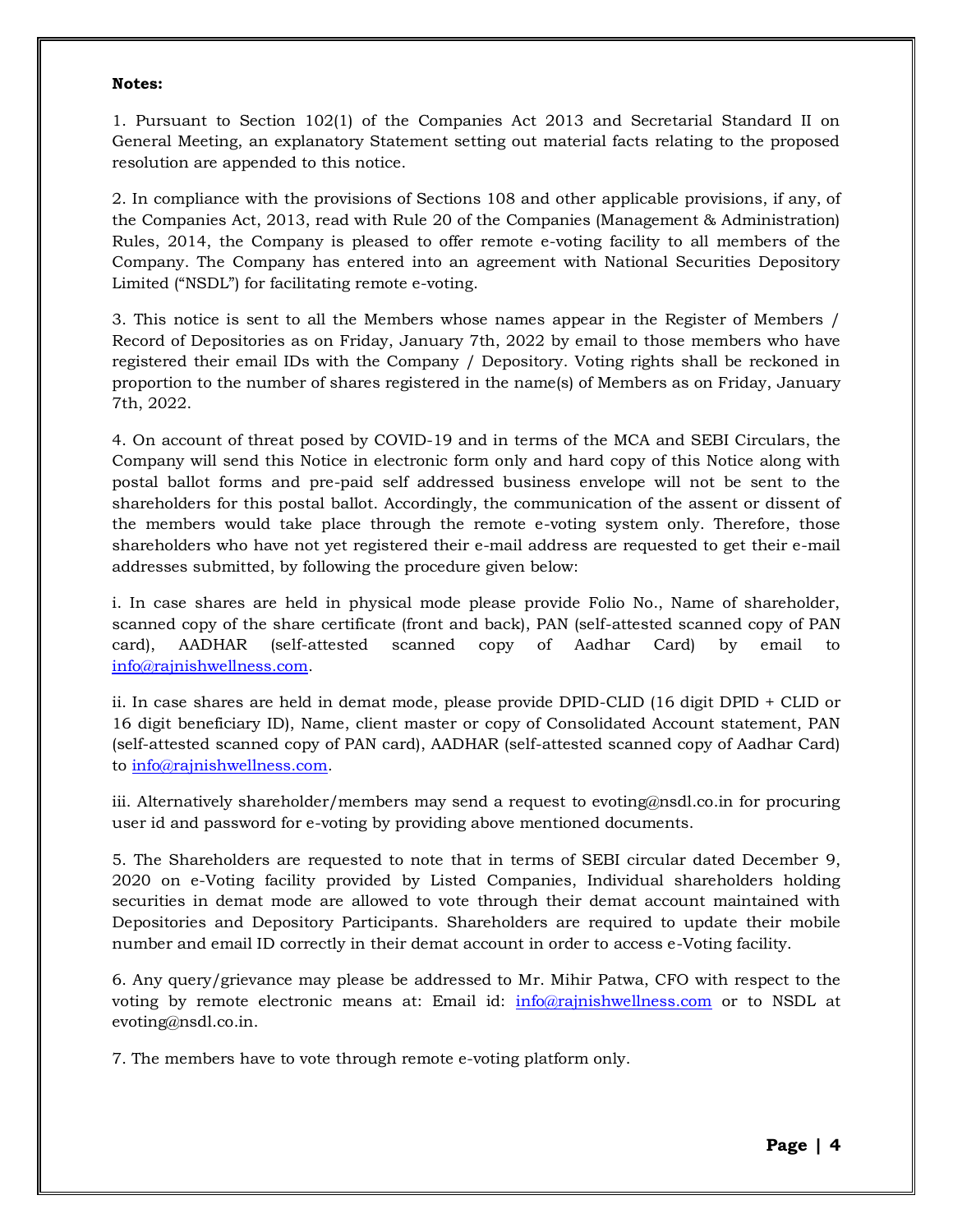8. The Portal for remote E-voting will remain open for the Members for exercising their votes during Monday, January 17th, 2022 (09:00 A.M.) and will end on Tuesday, February 15th, 2022 (05:00 P.M.) (Both days inclusive). During this period, the Members of the Company holding equity shares either in physical form or dematerialised form, as on Friday, 7th January, 2022 ('cut-off date'), may cast their vote electronically. Once vote on a resolution is cast by the member, he/ she shall not be allowed to change it subsequently or cast the vote again. Please note that remote E-voting module shall be disabled for voting by NSDL after the last date and time.

9. A member need not use all his / her / its votes nor does he / she / it need to cast all his / her / its votes in the same way.

10. The Scrutinizer's decision on the validity of the voting shall be final.

11. A copy of the Postal Ballot Notice is also available on the website of the Company viz. [www.rajnishwellness.com](http://www.rajnishwellness.com/) and e-voting website viz. www.evoting.nsdl.com and at the corporate announcement sections of the websites of the BSE Ltd on which the equity shares of the Company are listed.

12. The Board of Directors have appointed M/s. Jaymin Modi and Co. Company Secretaries as Scrutinizer for conducting the Postal Ballot and remote e-voting process in a fair and transparent manner and to receive and scrutinize the votes received through remote e-voting platform. After completion of the scrutiny of votes received, the scrutinizer will submit the report to the Chairman of the Company.

13. The Resolutions will be taken as passed effectively on Tuesday, February 15, 2022, being last date for voting, if the result of the voting indicates that the requisite votes, as required for Special resolution, had received assenting to the Resolution. The result of the voting will be declared on or before Wednesday, February 16, 2022 at the Registered Office of the Company.

14. Resolutions approved by the members through Postal Ballots /remote e-voting are deemed to have been passed effectively at a General Meeting of the Members.

15. The Ministry of Corporate Affairs has taken a "Green Initiative in the Corporate Governance" by allowing paperless compliances by the Companies and has issued circulars stating that service of notice /documents including Annual Report can be sent by e-mail to its members. To support this green initiative of the Government in full measure, members who have not registered their e-mail addresses, so far, are requested to give their consent by providing their e-mail addresses to the Company or to Bigshare Services Pvt. Ltd, [ipo@bigshareonline.com](mailto:ipo@bigshareonline.com) Registrar and Share Transfer Agent of the Company.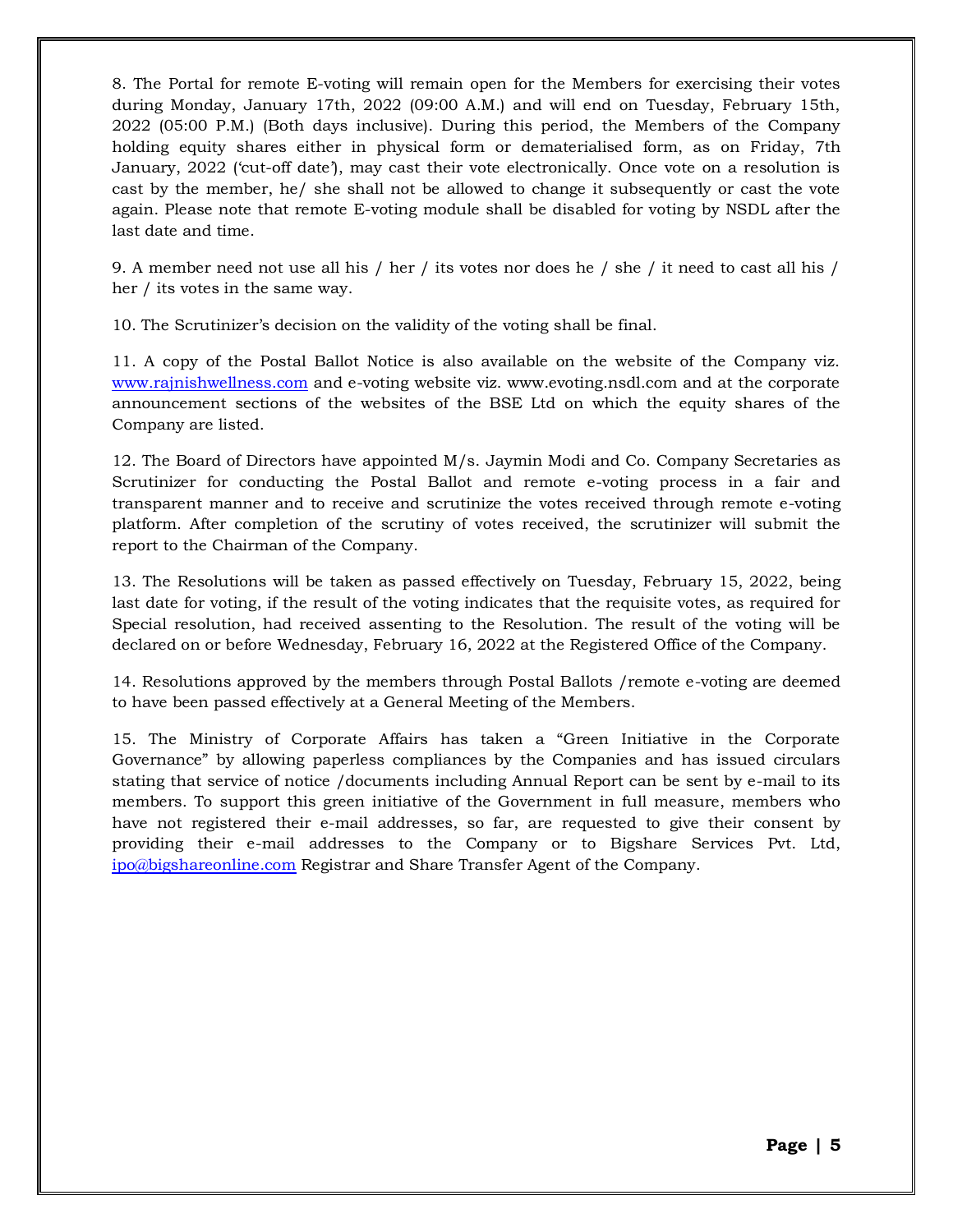# **INSTRUCTIONS FOR CASTING VOTES BY REMOTE E-VOTING**

#### **GUIDELINES FOR ELECTRONIC VOTING:**

Pursuant to provisions of Section 108 of the Companies Act, 2013, Rule 20 of the Companies (Management and Administration) Rules, 2014 and Regulation 44 of SEBI (LODR) Regulations, 2015, the Company is pleased to provide e-voting facility to the shareholders to cast their vote on all resolutions set forth in the notice The Company has engaged the services of National Securities Depository Limited (NSDL) to provide the e-voting facility.

The Members whose names appear in the Register of Members / List of Beneficial Owners as on 7th January, 2022 (cut-off date), are entitled to vote on the resolutions set forth in this Notice. The e-voting period will commence on Monday, 17th January, 2022 at 9.00 a.m. and will end on Tuesday, 15th February 2022 at 5.00 p.m. During this period, shareholders of the Company, as on the cutoff date may cast their vote electronically.

#### **How do I vote electronically using NSDL e-Voting system?**

*The way to vote electronically on NSDL e-Voting system consists of "Two Steps" which are mentioned below:*

#### **Step 1: Access to NSDL e-Voting system**

#### **A) Login method for e-Voting for Individual shareholders holding securities in demat mode**

In terms of SEBI circular dated December 9, 2020 on e-Voting facility provided by Listed Companies, Individual shareholders holding securities in demat mode are allowed to vote through their demat account maintained with Depositories and Depository Participants. Shareholders are advised to update their mobile number and email Id in their demat accounts in order to access e-Voting facility.

Login method for Individual shareholders holding securities in demat mode is given below:

| <b>Type of shareholders</b>                                                         | <b>Login Method</b>                                                                                                                                                                                                                                                                                                                                                                                                                                                                                                                                                                                                                                                                                                                                                                                                                                                                                                                                                                                                                    |  |
|-------------------------------------------------------------------------------------|----------------------------------------------------------------------------------------------------------------------------------------------------------------------------------------------------------------------------------------------------------------------------------------------------------------------------------------------------------------------------------------------------------------------------------------------------------------------------------------------------------------------------------------------------------------------------------------------------------------------------------------------------------------------------------------------------------------------------------------------------------------------------------------------------------------------------------------------------------------------------------------------------------------------------------------------------------------------------------------------------------------------------------------|--|
| Individual<br><b>Shareholders</b><br>holding securities in demat<br>mode with NSDL. | 1.<br>Existing <b>IDeAS</b> user can visit the e-Services website of NSDL<br>https://eservices.nsdl.com either on a Personal<br>Viz.<br>Computer or on a mobile. On the e-Services home page click<br>on the "Beneficial Owner" icon under "Login" which is<br>available under 'IDeAS' section, this will prompt you to enter<br>your existing User ID and Password. After successful<br>authentication, you will be able to see e-Voting services under<br>Value added services. Click on "Access to e-Voting" under e-<br>Voting services and you will be able to see e-Voting page.<br>Click on company name or e-Voting service provider i.e.<br><b>NSDL</b> and you will be re-directed to e-Voting website of NSDL<br>for casting your vote during the remote e-Voting period.<br>2.<br>If you are not registered for IDeAS e-Services, option to<br>register is available at https://eservices.nsdl.com. Select<br>"Register Online for IDeAS Portal" or click<br>at<br>https://eservices.nsdl.com/SecureWeb/IdeasDirectReg.jsp |  |
|                                                                                     |                                                                                                                                                                                                                                                                                                                                                                                                                                                                                                                                                                                                                                                                                                                                                                                                                                                                                                                                                                                                                                        |  |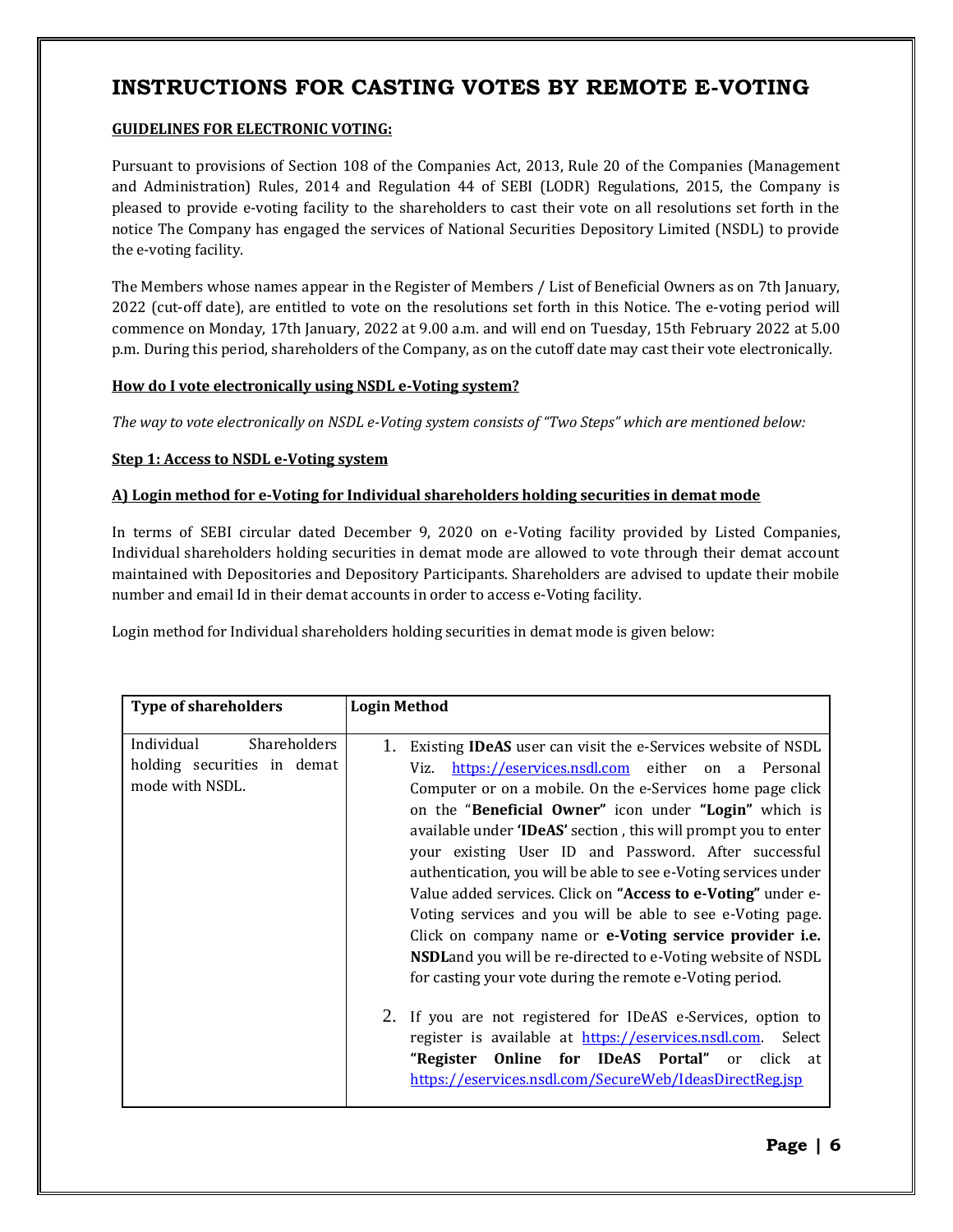|                                                                             | 3. Visit the e-Voting website of NSDL. Open web browser by<br>typing the following URL: https://www.evoting.nsdl.com/<br>either on a Personal Computer or on a mobile. Once the home<br>page of e-Voting system is launched, click on the icon "Login"<br>which is available under 'Shareholder/Member' section. A<br>new screen will open. You will have to enter your User ID (i.e.<br>your sixteen digit demat account number hold with NSDL),<br>Password/OTP and a Verification Code as shown on the<br>screen. After successful authentication, you will be redirected<br>to NSDL Depository site wherein you can see e-Voting page.<br>Click on company name or e-Voting service provider i.e.<br>NSDL and you will be redirected to e-Voting website of NSDL<br>for casting your vote during the remote e-Voting period. |  |  |  |
|-----------------------------------------------------------------------------|----------------------------------------------------------------------------------------------------------------------------------------------------------------------------------------------------------------------------------------------------------------------------------------------------------------------------------------------------------------------------------------------------------------------------------------------------------------------------------------------------------------------------------------------------------------------------------------------------------------------------------------------------------------------------------------------------------------------------------------------------------------------------------------------------------------------------------|--|--|--|
|                                                                             | Shareholders/Members can also download NSDL Mobile App<br>4.<br>"NSDL Speede" facility by scanning the QR code mentioned<br>below for seamless voting experience.                                                                                                                                                                                                                                                                                                                                                                                                                                                                                                                                                                                                                                                                |  |  |  |
|                                                                             | <b>NSDL Mobile App is available on</b>                                                                                                                                                                                                                                                                                                                                                                                                                                                                                                                                                                                                                                                                                                                                                                                           |  |  |  |
|                                                                             | Google Play<br>$\bigwedge$ App Store                                                                                                                                                                                                                                                                                                                                                                                                                                                                                                                                                                                                                                                                                                                                                                                             |  |  |  |
|                                                                             |                                                                                                                                                                                                                                                                                                                                                                                                                                                                                                                                                                                                                                                                                                                                                                                                                                  |  |  |  |
| Individual<br>Shareholders<br>holding securities in demat<br>mode with CDSL | Existing users who have opted for Easi / Easiest, they can<br>1.<br>login through their user id and password. Option will be<br>made available to reach e-Voting page without any further<br>authentication. The URL for users to login to Easi / Easiest<br>arehttps://web.cdslindia.com/myeasi/home/loginor<br>www.cdslindia.com and click on New System Myeasi.                                                                                                                                                                                                                                                                                                                                                                                                                                                               |  |  |  |
|                                                                             | After successful login of Easi/Easiest the user will be also able<br>2.<br>to see the E Voting Menu. The Menu will have links of e-<br>Voting service provider i.e. NSDL. Click on NSDL to cast<br>your vote.                                                                                                                                                                                                                                                                                                                                                                                                                                                                                                                                                                                                                    |  |  |  |
|                                                                             | If the user is not registered for Easi/Easiest, option to<br>3.<br>available<br>register<br>is<br>at<br>https://web.cdslindia.com/myeasi/Registration/EasiRegistr<br>ation                                                                                                                                                                                                                                                                                                                                                                                                                                                                                                                                                                                                                                                       |  |  |  |
|                                                                             | Alternatively, the user can directly access e-Voting page by<br>4.<br>providing demat Account Number and PAN No. from a link in<br>www.cdslindia.com home page. The system will authenticate<br>the user by sending OTP on registered Mobile & Email as<br>demat<br>Account.<br>recorded<br>the<br>After<br>in<br>successful<br>authentication, user will be provided links for the respective                                                                                                                                                                                                                                                                                                                                                                                                                                   |  |  |  |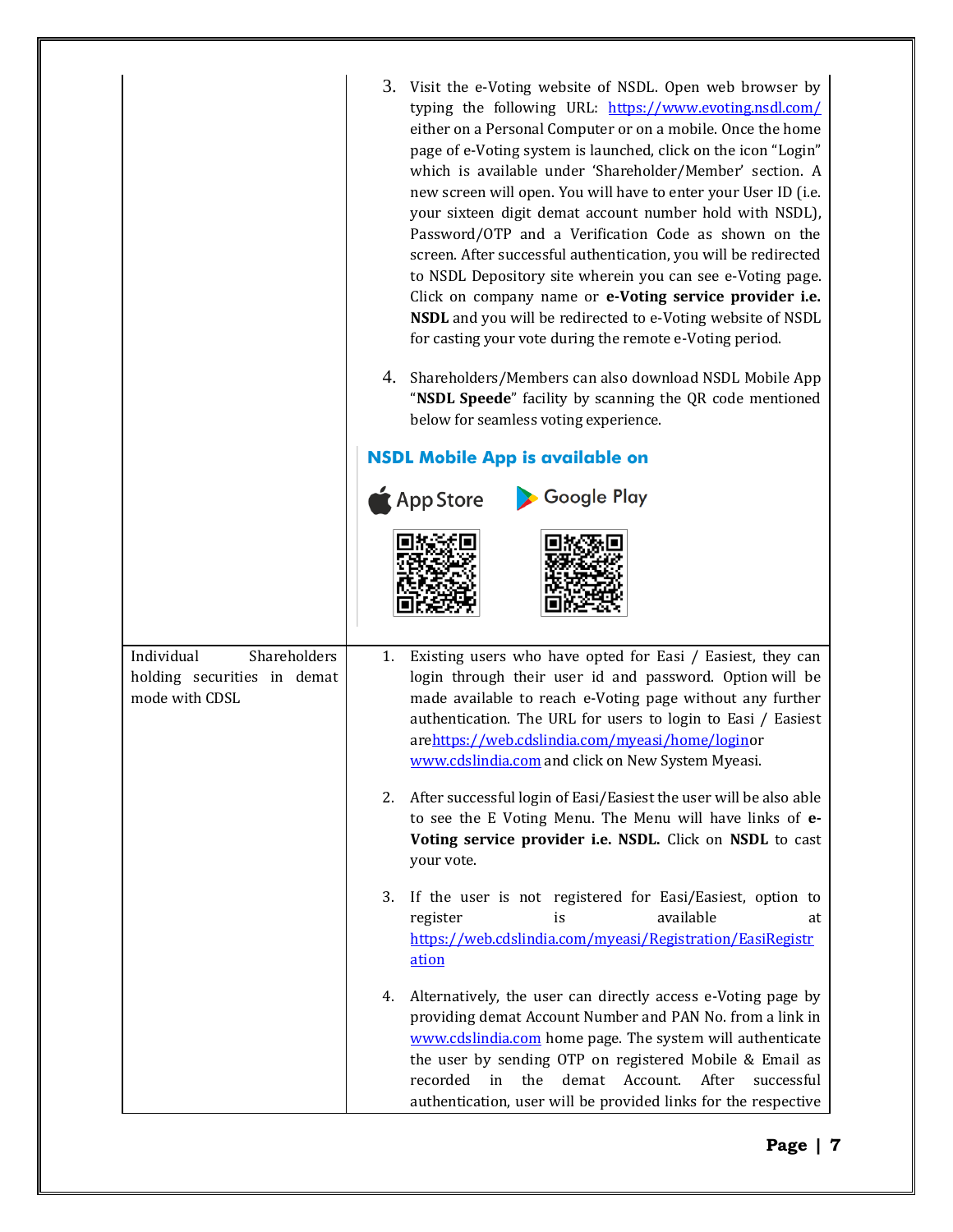|                                                      | ESP <i>i.e.</i> <b>NSDL</b> where the e-Voting is in progress.                                                                                                                                                                                                                                                                                                                                                                |
|------------------------------------------------------|-------------------------------------------------------------------------------------------------------------------------------------------------------------------------------------------------------------------------------------------------------------------------------------------------------------------------------------------------------------------------------------------------------------------------------|
| Individual<br><b>Shareholders</b>                    | You can also login using the login credentials of your demat account                                                                                                                                                                                                                                                                                                                                                          |
| (holding securities in demat                         | through your Depository Participant registered with NSDL/CDSL for                                                                                                                                                                                                                                                                                                                                                             |
| mode) login through their<br>depository participants | e-Voting facility. upon logging in, you will be able to see e-Voting<br>option. Click on e-Voting option, you will be redirected to NSDL/CDSL<br>Depository site after successful authentication, wherein you can see e-<br>Voting feature. Click on company name or e-Voting service provider<br>i.e. NSDL and you will be redirected to e-Voting website of NSDL for<br>casting your vote during the remote e-Voting period |

**Important note:** Members who are unable to retrieve User ID/ Password are advised to use Forget User ID and Forget Password option available at abovementioned website.

**Helpdesk for Individual Shareholders holding securities in demat mode for any technical issues related to login through Depository i.e. NSDL and CDSL.**

| Login type |                                                           |         | Helpdesk details                                                                                                                                                                |
|------------|-----------------------------------------------------------|---------|---------------------------------------------------------------------------------------------------------------------------------------------------------------------------------|
| Individual | <b>Shareholders</b><br>securities in demat mode with NSDL | holding | Members facing any technical issue in login can contact NSDL<br>helpdesk by sending a request at evoting@nsdl.co.inor call at<br>toll free no.: 1800 1020 990 and 1800 22 44 30 |
| Individual | <b>Shareholders</b>                                       | holding | Members facing any technical issue in login can contact CDSL                                                                                                                    |
|            | securities in demat mode with CDSL                        |         | helpdesk<br>sending<br>by<br>at<br>a<br>request<br>helpdesk.evoting@cdslindia.com or contact at 022-23058738<br>or 022-23058542-43                                              |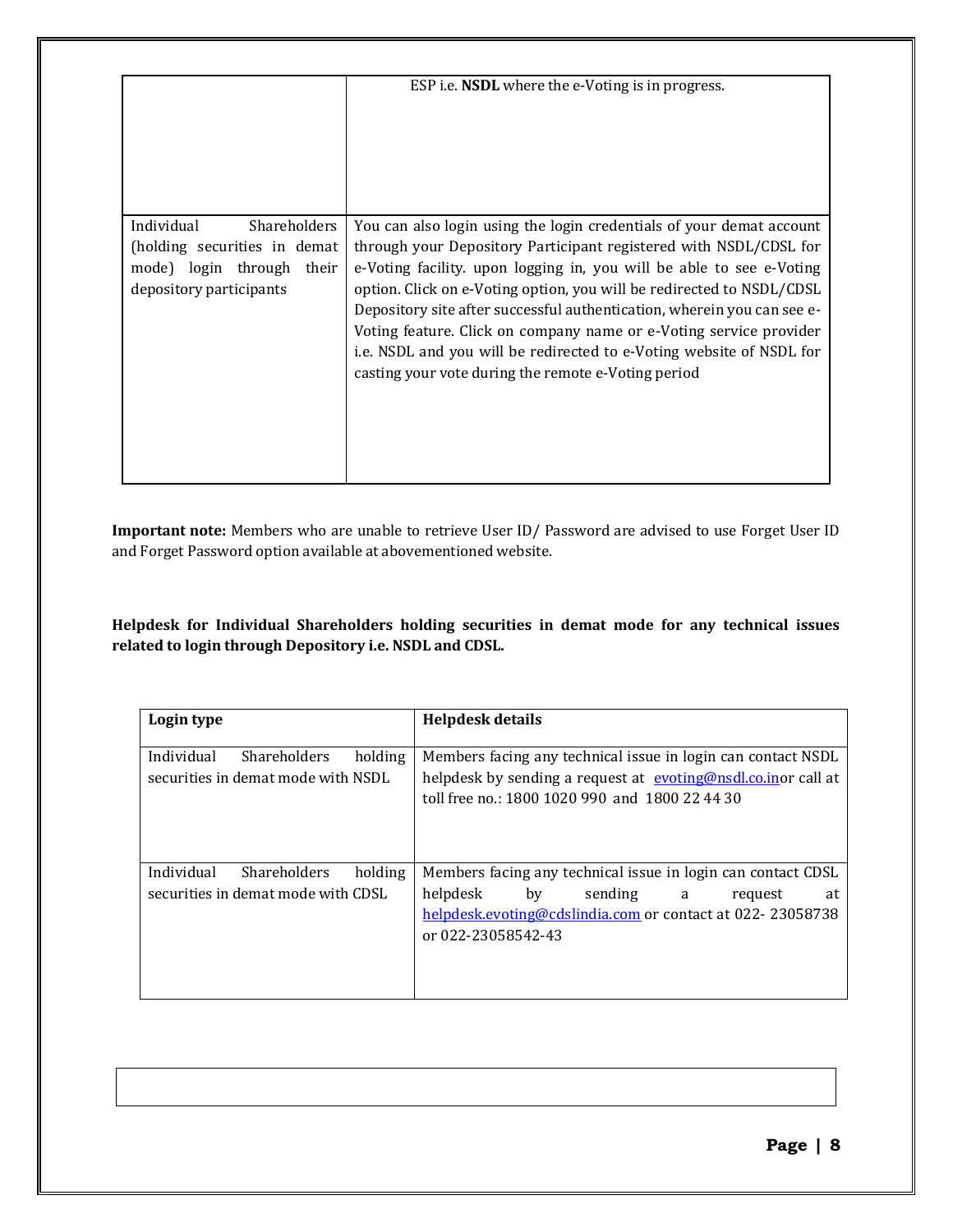**B) Login Method for e-Voting shareholders other than Individual shareholders holding securities in demat mode and shareholders holding securities in physical mode.**

**How to Log-in to NSDL e-Voting website?**

- 1. Visit the e-Voting website of NSDL. Open web browser by typing the following URL: <https://www.evoting.nsdl.com/> either on a Personal Computer or on a mobile.
- 2. Once the home page of e-Voting system is launched, click on the icon "Login" which is available under 'Shareholder/Member' section.
- 3. A new screen will open. You will have to enter your User ID, your Password/OTP and a Verification Code as shown on the screen.

*Alternatively, if you are registered for NSDL eservices i.e. IDEAS, you can log-in at <https://eservices.nsdl.com/> with your existing IDEAS login. Once you log-in to NSDL eservices after using your log-in credentials, click on e-Voting and you can proceed to Step 2 i.e. Cast your vote electronically.*

4. Your User ID details are given below :

| Manner of holding shares i.e. Demat Your User ID is:          |                                                                                                                                                                   |
|---------------------------------------------------------------|-------------------------------------------------------------------------------------------------------------------------------------------------------------------|
| (NSDL or CDSL) or Physical                                    |                                                                                                                                                                   |
| a) For Members who hold shares in demat<br>account with NSDL. | 8 Character DP ID followed by 8 Digit Client ID<br>For example if your DP ID is IN300*** and<br>Client ID is $12*****$ then your user ID is<br>$IN300***12******$ |
| b) For Members who hold shares in demat<br>account with CDSL. | 16 Digit Beneficiary ID<br>For example if your Beneficiary ID is<br>12************** then your user ID is<br>12***************                                    |
| c) For Members holding shares in Physical<br>Form.            | EVEN Number followed by Folio Number<br>registered with the company<br>For example if folio number is 001*** and<br>EVEN is 101456 then user ID is 101456001***   |

- 5. Password details for shareholders other than Individual shareholders are given below:
	- a) If you are already registered for e-Voting, then you can user your existing password to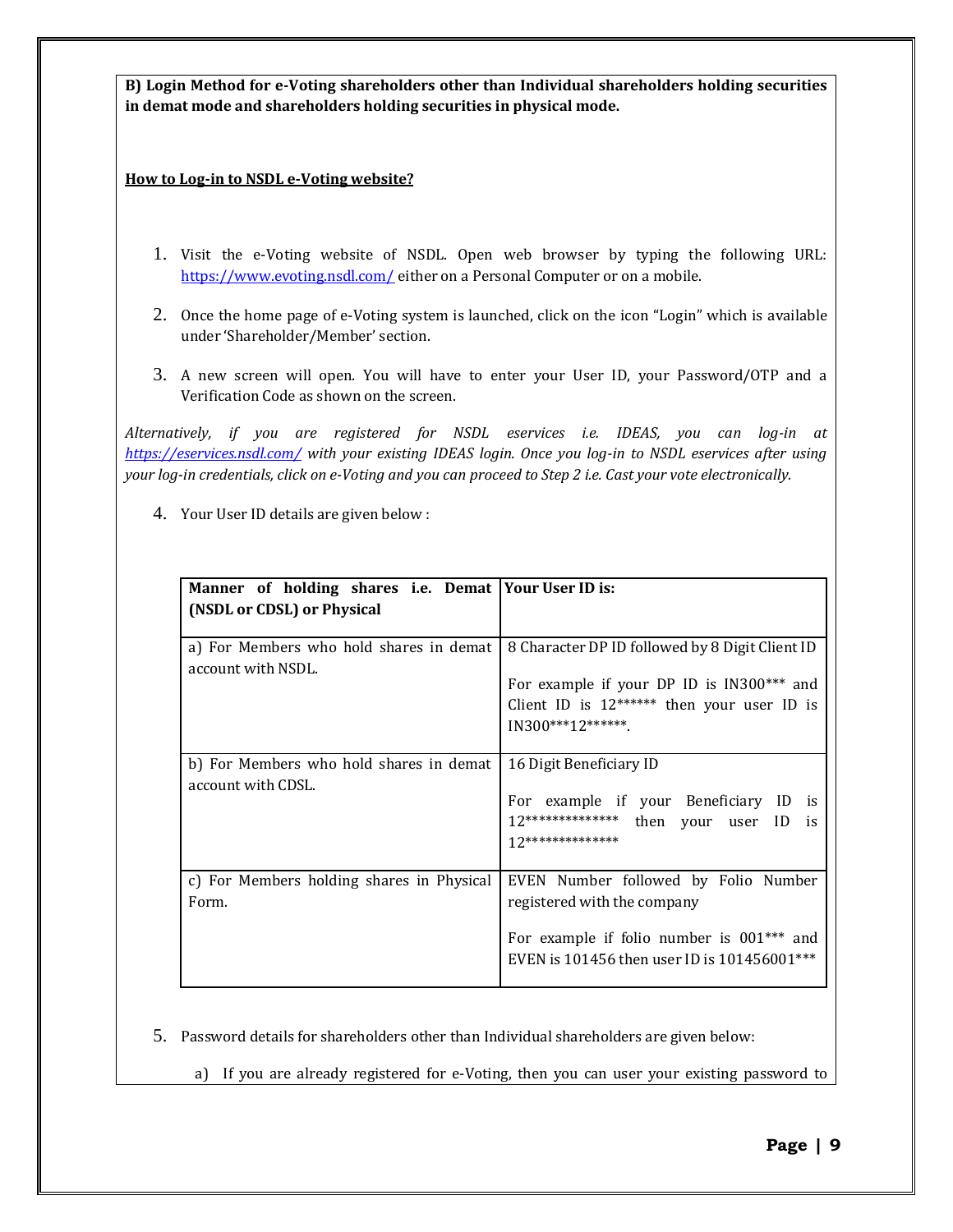login and cast your vote.

- b) If you are using NSDL e-Voting system for the first time, you will need to retrieve the 'initial password' which was communicated to you. Once you retrieve your 'initial password', you need to enter the 'initial password' and the system will force you to change your password.
- c) How to retrieve your 'initial password'?
	- (i) If your email ID is registered in your demat account or with the company, your 'initial password' is communicated to you on your email ID. Trace the email sent to you from NSDL from your mailbox. Open the email and open the attachment i.e. a .pdf file. Open the .pdf file. The password to open the .pdf file is your 8 digit client ID for NSDL account, last 8 digits of client ID for CDSL account or folio number for shares held in physical form. The .pdf file contains your 'User ID' and your 'initial password'.
	- (ii) If your email ID is not registered, please follow steps mentioned below in **process for those shareholders whose email ids are not registered.**
- 6. If you are unable to retrieve or have not received the " Initial password" or have forgotten your password:
	- a) Click on "**[Forgot User Details/Password](https://www.evoting.nsdl.com/eVotingWeb/commonhtmls/NewUser.jsp)**?"(If you are holding shares in your demat account with NSDL or CDSL) option available on www.evoting.nsdl.com.
	- b) **[Physical User Reset Password](https://www.evoting.nsdl.com/eVotingWeb/commonhtmls/PhysicalUser.jsp)**?" (If you are holding shares in physical mode) option available on [www.evoting.nsdl.com.](http://www.evoting.nsdl.com/)
	- c) If you are still unable to get the password by aforesaid two options, you can send a request at [evoting@nsdl.co.in](mailto:evoting@nsdl.co.in) mentioning your demat account number/folio number, your PAN, your name and your registered address etc.
	- d) Members can also use the OTP (One Time Password) based login for casting the votes on the e-Voting system of NSDL.
- 7. After entering your password, tick on Agree to "Terms and Conditions" by selecting on the check box.
- 8. Now, you will have to click on "Login" button.
- 9. After you click on the "Login" button, Home page of e-Voting will open.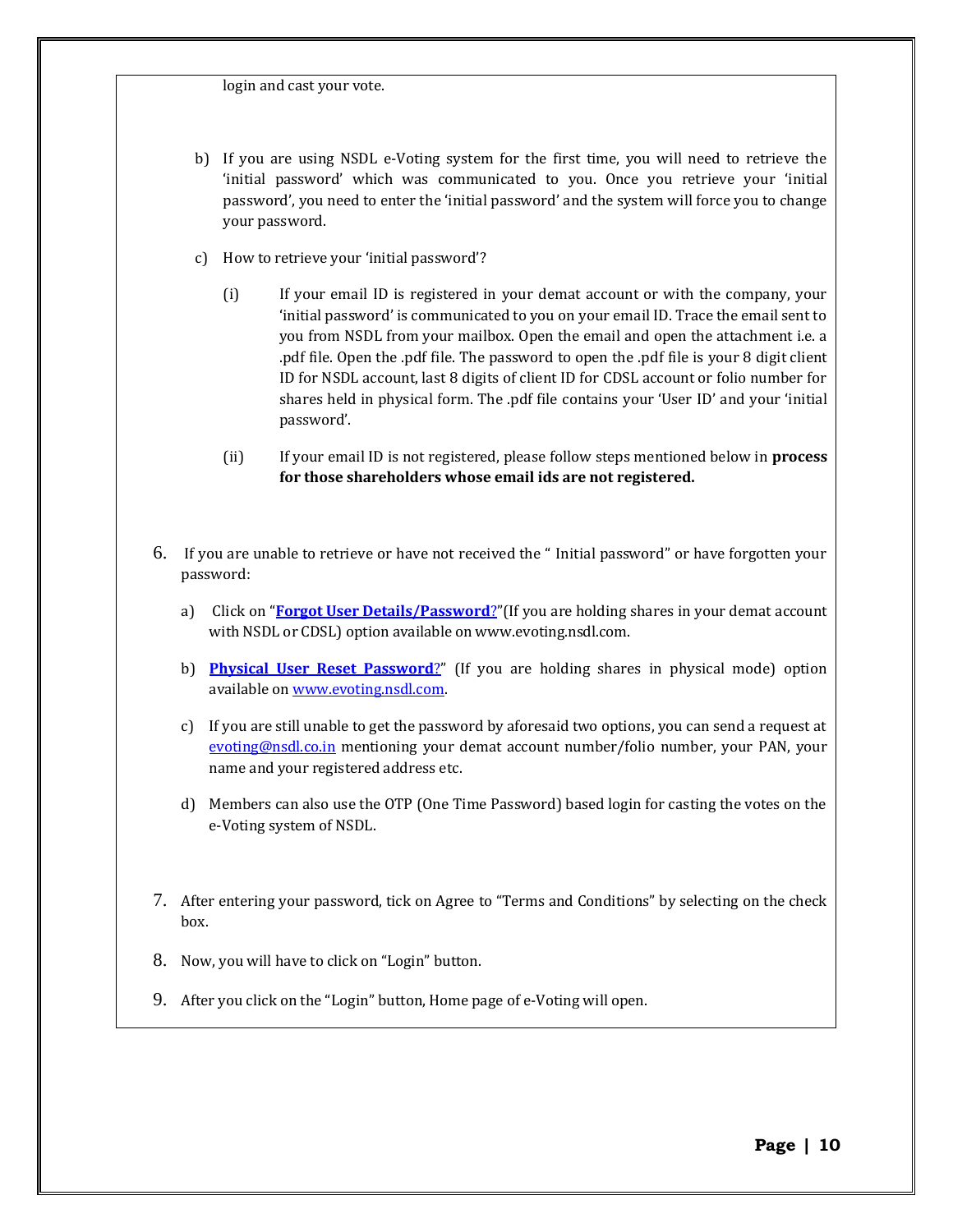#### **Step 2: Cast your vote electronically on NSDL e-Voting system.**

#### **How to cast your vote electronically on NSDL e-Voting system?**

- 1. After successful login at Step 1, you will be able to see all the companies "EVEN" in which you are holding shares and whose voting cycle
- 2. Select "EVEN" of company for which you wish to cast your vote during the remote e-Voting period Now you are ready for e-Voting as the Voting page opens.
- 3. Cast your vote by selecting appropriate options i.e. assent or dissent, verify/modify the number of shares for which you wish to cast your vote and click on "Submit" and also "Confirm" when prompted.
- 4. Upon confirmation, the message "Vote cast successfully" will be displayed.
- 5. You can also take the printout of the votes cast by you by clicking on the print option on the confirmation page.
- **6.** Once you confirm your vote on the resolution, you will not be allowed to modify your vote.

#### **General Guidelines for shareholders**

- 1. Institutional shareholders (i.e. other than individuals, HUF, NRI etc.) are required to send scanned copy (PDF/JPG Format) of the relevant Board Resolution/ Authority letter etc. with attested specimen signature of the duly authorized signatory(ies) who are authorized to vote, to the Scrutinizer by e-mail to csjayminmodi@gmail.com with a copy marked to [evoting@nsdl.co.in.](mailto:evoting@nsdl.co.in)
- 2. It is strongly recommended not to share your password with any other person and take utmost care to keep your password confidential. Login to the e-voting website will be disabled upon five unsuccessful attempts to key in the correct password. In such an event, you will need to go through the "[Forgot User Details/Password?](https://www.evoting.nsdl.com/eVotingWeb/commonhtmls/NewUser.jsp)" or "[Physical User Reset Password?](https://www.evoting.nsdl.com/eVotingWeb/commonhtmls/PhysicalUser.jsp)" option available on www.evoting.nsdl.com to reset the password.
- 3. In case of any queries, you may refer the Frequently Asked Questions (FAQs) for Shareholders and evoting user manual for Shareholders available at the download section of [www.evoting.nsdl.com](http://www.evoting.nsdl.com/) or call on toll free no.: 1800 1020 990 and 1800 22 44 30 or send a request to  $evoting@nsdl.co.in$

**Process for those shareholders whose email ids are not registered with the depositories/ company for procuring user id and password and registration of e mail ids for e-voting for the resolutions set out in this notice**:

- 1. In case shares are held in physical mode please provide Folio No., Name of shareholder, scanned copy of the share certificate (front and back), PAN (self attested scanned copy of PAN card), AADHAR (self attested scanned copy of Aadhar Card) by email to info@rajnishwellness.com.
- 2. In case shares are held in demat mode, please provide DPID-CLID (16 digit DPID + CLID or 16 digit beneficiary ID), Name, client master or copy of Consolidated Account statement, PAN (self attested scanned copy of PAN card), AADHAR (self attested scanned copy of Aadhar Card) to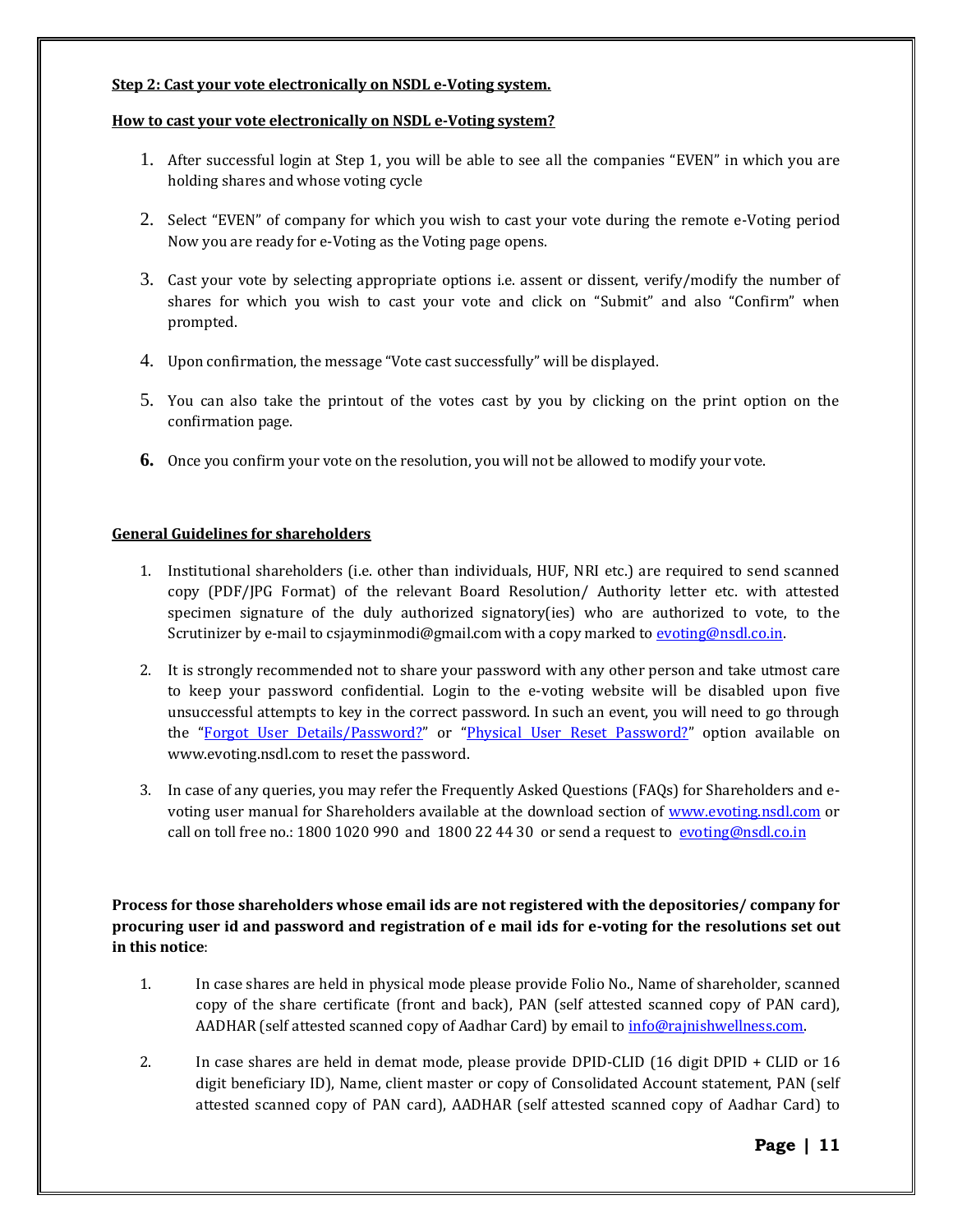[info@rajnishwellness.com.](mailto:info@rajnishwellness.com) If you are an Individual shareholders holding securities in demat mode, you are requested to refer to the login method explained at **step 1 (A**) i.e.

#### **Login method for e-Voting for Individual shareholders holding securities in demat mode**.

- 3. Alternatively shareholder/members may send a request to [evoting@nsdl.co.inf](mailto:evoting@nsdl.co.in)or procuring user id and password for e-voting by providing above mentioned documents.
- 4. In terms of SEBI circular dated December 9, 2020 on e-Voting facility provided by Listed Companies, Individual shareholders holding securities in demat mode are allowed to vote through their demat account maintained with Depositories and Depository Participants. Shareholders are required to update their mobile number and email ID correctly in their demat account in order to access e-Voting facility.

Assuring you of our best services,

Regards,

e-Voting support desk

National Securities Depository Limited (**[www.nsdl.co.in](http://www.nsdl.co.in/)**)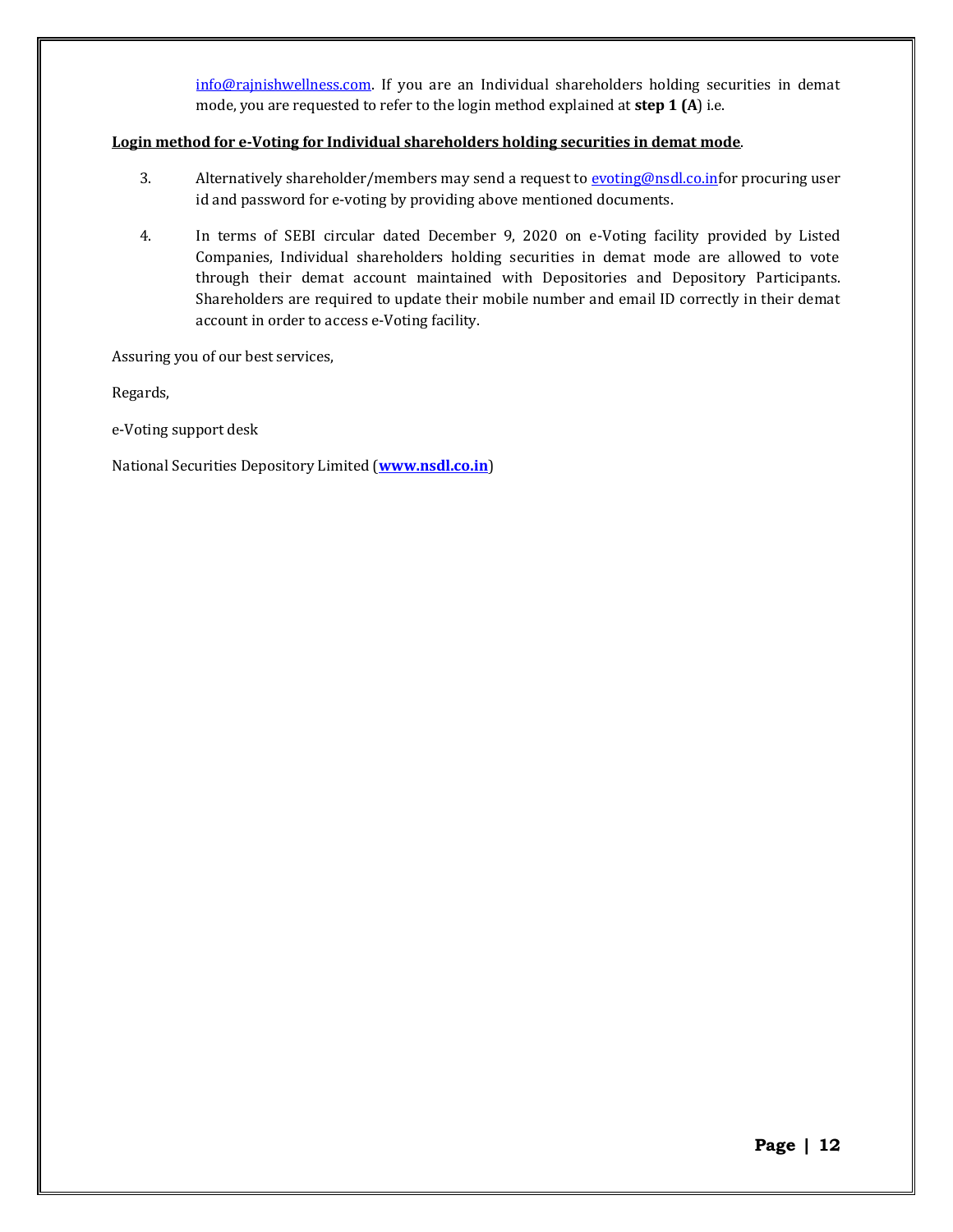## **EXPLANATORY STATEMENT**

(Pursuant to Section 102(1) of the Companies Act, 2013 and Secretarial Standard II on General Meetings)

#### **Item No. 1:**

Migration of Listing / Trading of Equity Shares of the Company from SME Platform of BSE Ltd (BSE - SME) to Main Board of BSE Ltd as well as on Main Board of National Stock Exchange of India Limited: SPECIAL RESOLUTION

*Note: In accordance with Regulation 277 of the Securities and Exchange Board of India (Issue of Capital and Disclosure Requirements) Regulation, 2018, the Resolutions in Item No. 1 of this Notice shall be acted upon if and only if the votes cast by shareholders other than promoters in favour of the proposal amount to at least two times the number of votes cast by shareholders other than promoter shareholders against the proposal.*

The Equity Shares of the Company are listed and traded on SME platform of BSE Ltd ("BSE") i.e. BSE-SME w.e.f. 9th July, 2018. The Company raised an amount of Rupees 4440.015 Lakh (Rupees Forty Four Crore Forty Lakh Fifteen Hundred Only only) by issue of 4673700 Equity Shares of Rupees 10.00 each at a premium of Rupees 85.00 per Equity Share which has been deployed and fully utilized for the objects of the Issue.

The Company has been performing consistently and has increased its business operations year by year. The listing of Equity Shares of the Company enhanced transparency in the functioning and the Company has been benefitted. Over the period, the Company gained a good experience of compliances, Board procedures, Corporate governance practices on account of SME listing and the Company is geared up for moving on to the main board of BSE as well as on Main Board of NSE Limited.

In terms of present rules/regulations, the Equity Shares which are presently listed & traded on SME Platform of BSE can be migrated to Main Board of BSE and NSE Limited after an initial period of 2 years from the date of listing as per the guidelines specified and the procedures laid down under Chapter IX of SEBI ICDR Regulations, 2018.

At Present, Your Company has been listed and traded on the SME Platform of BSE (BSE-SME) (Listed on 9th July, 2018) for more than two years and as the paid up capital is of Rupees 10,51,58,220 constituting 1,05,15,822 Equity Shares of face value Rupees 10 each. Your Company is well poised and eligible to make an application to BSE and NSE Limited for listing of 1,05,15,822 Equity Shares of face value of Rupees 10 each on Main Board of BSE as well as on Main Board of NSE Limited as per the guidelines specified by SEBI under Chapter IX of SEBI ICDR Regulations, 2018 and criteria laid down by BSE and NSE for Migration and subject to all applicable provisions of SEBI (Listing Obligations & Disclosures Requirements), Regulations, 2015, applicable guidelines/circulars/notifications issued by the NSE and BSE, approvals of Statutory/Regulatory Authorities, if any and subject to approval of Shareholders by way of Special Resolution.

The proposed listing of Equity Shares of the Company on Main Board of NSE and BSE will not only act as a catalyst in the growth and expansion of the Company apart from taking company to a different league altogether with enhanced recognition and will also result in participation